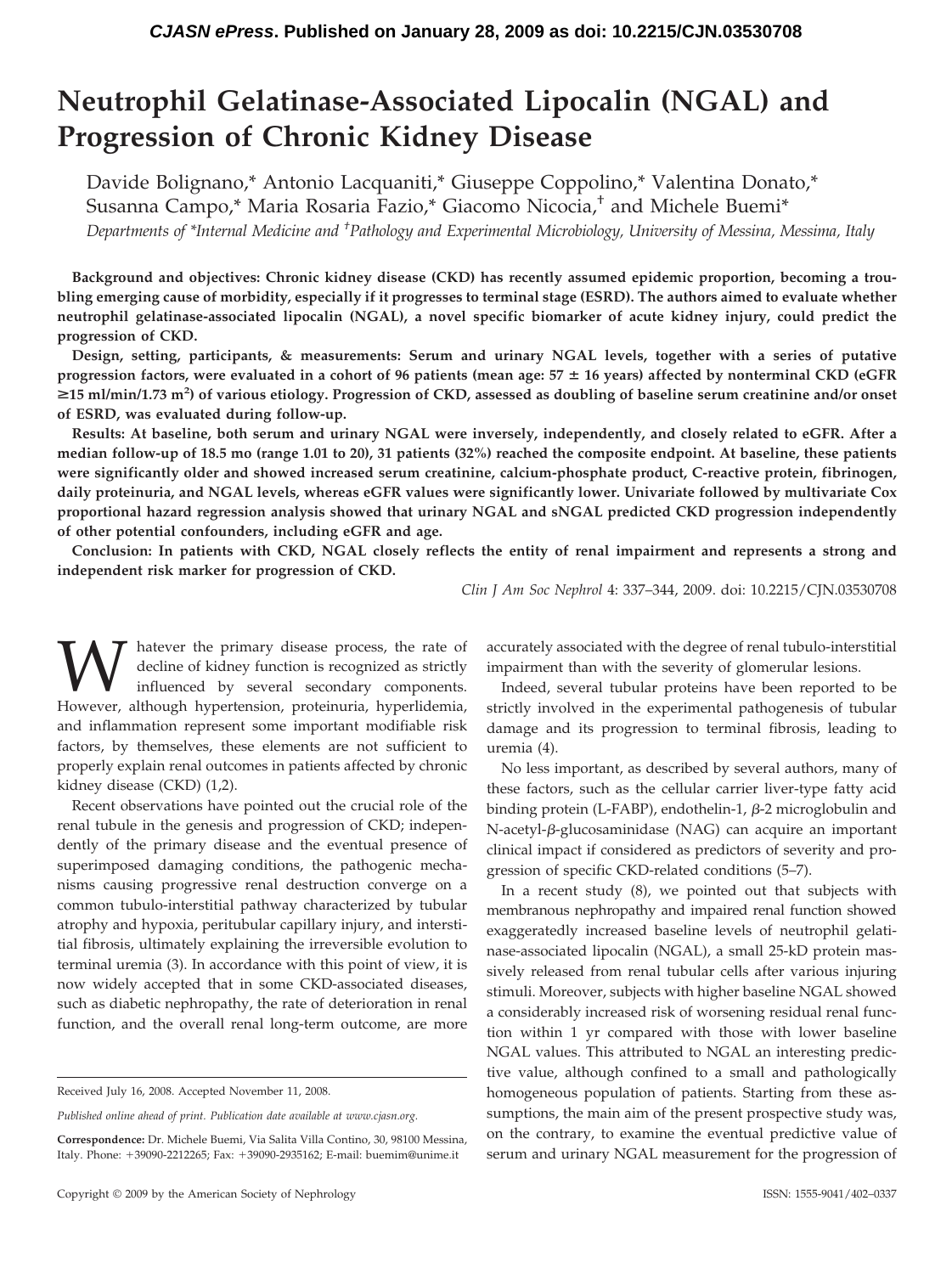CKD in a wider cohort of patients with nonadvanced chronic kidney disease of various etiology.

# **Materials and Methods**

#### *Patients and Baseline Data*

We examined 96 white European patients with various degrees of renal impairment referred to the CKD outpatient clinic of the Department of Internal Medicine of Messina University Hospital from January to March 2006. The study was approved by the local Ethic Committee, and all patients gave written informed consent.

Inclusion criteria were presence of CKD of stages 2 to 4 according to the National Kidney Foundation's classification and a stable renal function, defined as the absence of any transitory or permanent doubling in serum creatinine levels for at least 5 mo before starting the study.

To minimize potential confounding factors, patients with serum creatinine above 6 mg/dl and/or estimated glomerular filtration rate (GFR) -15 ml/min (National Kidney Foundation stage 5); malignancy; liver, thyroid, or infectious diseases; severe proteinuria  $(>3.5 \text{ g}/d)$ , inflammatory states; alterations in leukocyte count or formula; and treatment with steroids or immunosuppressors, were excluded from the study.

CKD was the consequence of biopsy-confirmed glomerulonephritis in 25 patients (26%), diabetic nephropathy in 19 (20%), autosomal polycystic kidney disease in 25 (26%), other types of kidney disease in 21 (22%), and unknown in the remaining six.

Patients history was carefully recorded by interview and confirmed by checking patients record, also recording drug prescription. Clinical examination, including assessment of BMI and blood glucose, was performed. BP was measured three times, and the average value was considered for data analysis.

#### *Laboratory Measurements*

Blood samples were taken in the morning before any food intake, and the second urine minction of the day was also collected. Common biochemical parameters, including urea, creatinine, uric acid, serum lipids and electrolytes, albumin, hemoglobin, proteinuria, fibrinogen, and C-reactive protein (CRP) were measured at baseline in all patients, according to standard methods in the routine clinical laboratory. eGFR was assessed using the Modification of Diet in Renal Disease formula, equation 7, derived by Levey *et al.* (9). Further blood samples were immediately placed into chilled vacutainer tubes containing potassium ethylenediamine tetracetate, and the plasma was promptly separated in a refrigerated centrifuge. The samples were then stored at  $-80^{\circ}$ C until assayed. Ten milliliters of fresh urine was mixed with 1 ml of 10 mM Tris buffer, pH 8.6, with  $0.05\%$  Tween 20 and  $0.01\%$  NaN<sub>3</sub> containing protease inhibitors (10 mM benzamidine, 10 mM aminocaproic acid, 20 mM ethylenediamine tetracetate, and aprotinin). This mixture was centrifuged at 3000 rpm for 8 min and stored at  $-80^{\circ}$ C until assayed.

NGAL was measured in the blood and urine using a commercial available ELISA kit (Antibody Shop, Gentofte, Denmark), according to the manufacturer's instructions. All specimens were diluted often to obtain concentration for the optimal density according to the ELISA kit instruction. Coefficients of variation (and 95% confidence intervals [CIs]) for the serum and urine NGAL assays were 3.0% (1.2 to 4.0) and 2.1% (1.3 to 4.0), respectively, for intra-assay variation, and 8.2% (2.2 to 11.2) and 9.1% (6.8 to 18.1) for interassay variation. The enzymatic reactions were quantified in an automatic microplate photometer. All measurements were made in a triplicate and blinded manner. NGAL levels were expressed as nanograms per milliliter; NGAL was also measured in a small group of 14 healthy subjects with normal serum creatinine, well-matched with CKD patients for age, gender, and BP (see Table 1).

## *Prospective Follow-Up and Renal Outcome*

After the baseline assessments, patients were followed prospectively until the end of the observation period or the primary study endpoint was reached. This latter was defined by the combined outcome of doubling of baseline serum creatinine, an accepted surrogate index of GFR slope (10), and/or the onset of end-stage renal disease (ESRD). Patients were personally contacted in case they missed any appointment and at the study end date, to avoid eventual loss during follow-up.

#### *Statistical Analyses*

Statistical analyses were performed with NCSS for Windows (version 4.0), the MedCalc (version 8.0) software, and the GraphPad Prism (version 4.0) package. Data were presented as mean  $\pm$  SD, median (range), or percentage frequency, as appropriate. Differences between groups were established by unpaired *t* test for normally distributed values and by Kruskal-Wallis analysis followed by Dunn's test for nonparametric values. Dichotomized values were compared using the  $\chi^2$  test. Pearson or Spearman correlation coefficients were used as appropriate to test correlations between eGFR and other variables. Before correlations were tested, all non-normally distributed values were log-transformed to better approximate normal distributions. Variables incorporated into the Modification of Diet in Renal Disease formula (9) were excluded from analysis. Receiver operating characteristics (ROC) analysis was used to calculate the area under the curve (AUC) for NGAL and eGFR and to find the best NGAL cut-off values for identifying the progression to renal endpoint. Kaplan-Meier curves were generated to assess renal survival in subjects with serum and urinary NGAL values above and below the optimal ROC-derived cutoff levels. Adjusted risk estimates for progression endpoint were calculated using univariate followed by multivariate Cox proportional hazard regression analysis. Exploratory graphical analysis and test of specific violations indicated no departure from the assumption of proportional hazards. All results were considered significant if *P* was  $< 0.05$ .

## **Results**

## *Patients Baseline Characteristics*

The main baseline characteristics of the study cohort are summarized in Table 1. Mean age of patients was  $57 \pm 16$  years, and exactly one half of them  $(n = 48)$  were male. Twenty-one patients (22%) had diabetes. Mean serum creatinine was 2.83  $\pm$ 1.37 mg/dl, with a mean estimated GFR of  $41.8 \pm 19.1$  ml/  $min/1.73$   $m^2$  (range 16.2 to 80.5). Serum NGAL levels were significantly higher compared with those measured in healthy controls (515.4 [58.9 –1405.5] *versus* 35.4 [18.9 to 46.5] ng/ml, *P* - 0.0001), as were uNGAL levels (195.6 [4.1 to 801.6] *versus* 6.6 [2.1 to 9.6]  $\text{ng/ml}, P < 0.0001$ ).

### *Correlates of Estimated GFR*

On univariate analysis, the estimated GFR was found to be directly correlated to hemoglobin ( $R = 0.24$ ,  $P = 0.02$ ), whereas inverse significant correlations were evidenced with fibrinogen  $(R = -0.23, P = 0.03)$ , calcium-phosphate product  $(R = -0.26, P = 0.03)$  $P = 0.01$ , systolic blood pressure ( $R = -0.26$ ,  $P = 0.02$ ), and very closely with uNGAL  $(R = -0.41, P < 0.0001)$  and sNGAL  $(R = -0.44, P < 0.0001)$ . Figure 1 provides a graphical resume of these findings. On the contrary, any significant correlation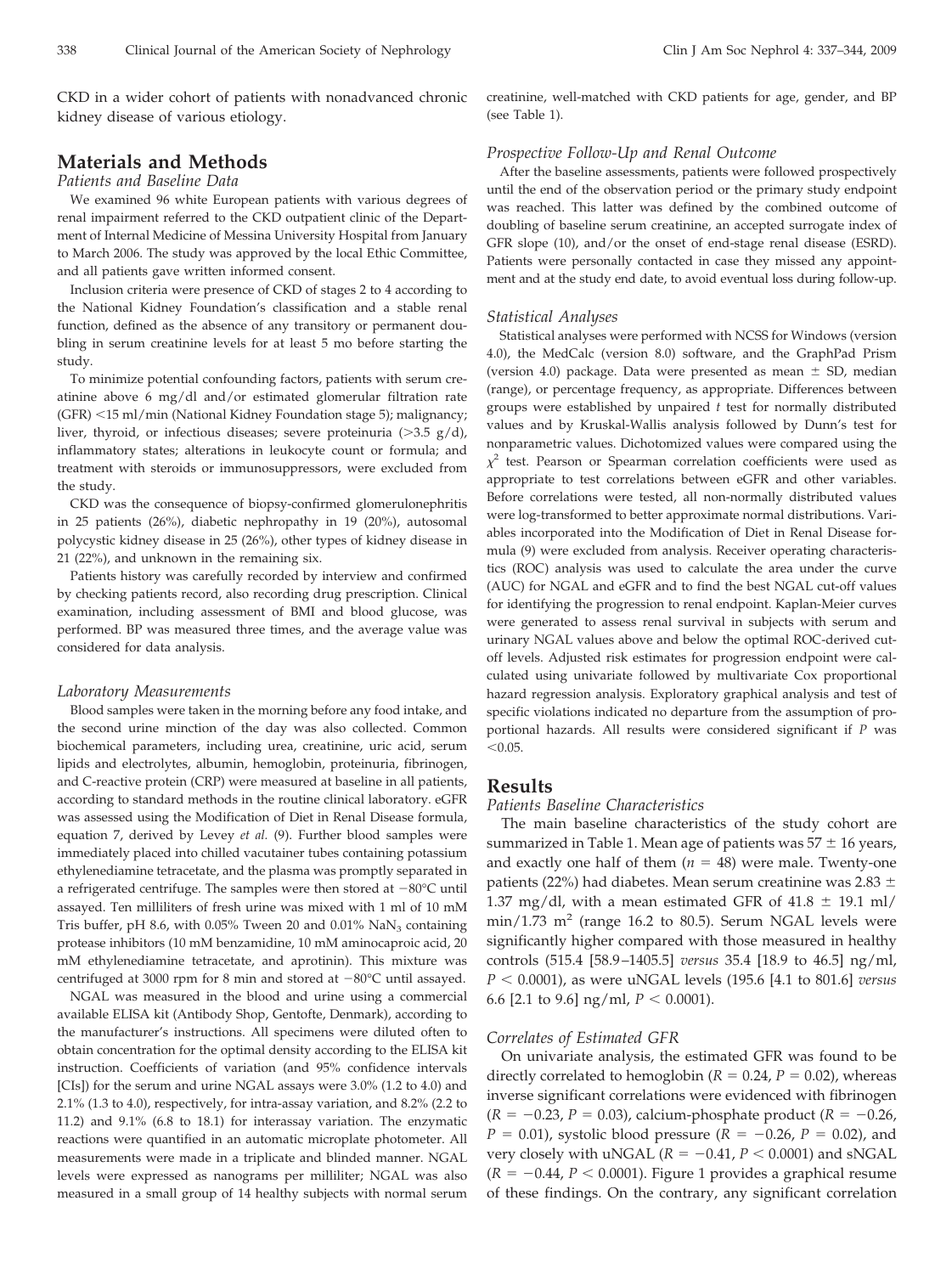| Table 1. Baseline demographic, somatometric, clinical and laboratory data of the study population |  |  |  |  |  |  |  |  |  |
|---------------------------------------------------------------------------------------------------|--|--|--|--|--|--|--|--|--|
|---------------------------------------------------------------------------------------------------|--|--|--|--|--|--|--|--|--|

| Parameter                                               | Control Subjects    | All Patients        | Progressors          | Nonprogressors      | $\overline{P}$ |
|---------------------------------------------------------|---------------------|---------------------|----------------------|---------------------|----------------|
|                                                         | n:14                | n:96                | n:31(32%)            | n:65(68%)           |                |
| Gender, M/F                                             | 7/7                 | 48/48               | 15/16                | 33/32               | 0.54           |
| Age, yrs                                                | $58 \pm 13$         | $57 \pm 16$         | $61 \pm 16$          | $56 \pm 17$         | 0.03           |
| BMI, $\text{kg/m}^2$                                    | $26.9 \pm 4.7$      | $27.1 \pm 5$        | $26.2 \pm 7.1$       | $28.3 \pm 6.5$      | 0.45           |
| $BP$ , mm $Hg$                                          |                     |                     |                      |                     |                |
| systolic                                                | $128 \pm 16$        | $130 \pm 18$        | $130 \pm 7$          | $130 \pm 11$        | 0.85           |
| diastolic                                               | $75 \pm 10$         | $77 \pm 9$          | $78 \pm 9$           | $76 \pm 8$          | 0.32           |
| Diabetics, n, %                                         |                     | 21(22%)             | 8(25%)               | $13(20\%)$          | 0.10           |
| eGFR, ml/min/1.73 m <sup>2</sup>                        | $111.6 \pm 18.7$    | $41.8 \pm 19.1$     | $34.3 \pm 11.4$      | $44.4 \pm 13.6$     | 0.02           |
| Serum creatinine, mg/dl                                 | $0.9 \pm 0.3$       | $2.83 \pm 1.37$     | $3.19 \pm 1.48$      | $2.66 \pm 1.28$     | 0.03           |
| Albumin, g/dl                                           | $4.02 \pm 0.83$     | $3.99 \pm 0.64$     | $4.11 \pm 0.60$      | $3.94 \pm 0.65$     | 0.56           |
| Calcium, mg/dl                                          | $9.39 \pm 1.3$      | $9.04 \pm 0.90$     | $9.03 \pm 1.09$      | $9.04 \pm 0.63$     | 0.79           |
| Phosphate, mg/dl                                        | $3.91 \pm 0.92$     | $4.26 \pm 1.17$     | $4.78 \pm 1.26$      | $4.15 \pm 1.12$     | 0.03           |
| Ca $\times$ P product, mg <sup>2</sup> /dl <sup>2</sup> | $32.7 \pm 3.15$     | $38.9 \pm 10.4$     | $40.2 \pm 11.6$      | $37.4 \pm 9.6$      | 0.04           |
| Hemoglobin, g/dl                                        | $14.9 \pm 1.6$      | $12.1 \pm 1.8$      | $12.0 \pm 1.7$       | $12.3 \pm 1.8$      | 0.77           |
| Cholesterol, mg/dl                                      | $201.3 \pm 32.5$    | $187.1 \pm 43.4$    | $182.5 \pm 30.1$     | $189.6 \pm 41.3$    | 0.81           |
| Triglycerides, mg/dl                                    | $97.5 \pm 26.7$     | $156.3 \pm 71.6$    | $151.8 \pm 74.3$     | $159.4 \pm 71.1$    | 0.11           |
| C-reactive protein, mg/L                                | $0.35(0.09 - 0.54)$ | $7.2(1.5-42.4)$     | $9.2(1.8-45.1)$      | $6.6(1.5-31.6)$     | 0.01           |
| Fibrinogen, mg/dl                                       | $255.7 \pm 58.5$    | $339.5 \pm 98.8$    | $343.2 \pm 95.2$     | $321.1 \pm 100.0$   | 0.04           |
| Uric acid, mg/dl                                        | $5.04 \pm 0.68$     | $6.74 \pm 1.88$     | $6.59 \pm 1.92$      | $6.82 \pm 1.87$     | 0.47           |
| Proteinuria, mg/24 h/1.73 m <sup>2</sup>                | 70.7 (10.3-91.8)    | 450.6 (30.4-1150.0) | 520.8 (50.1-1230.2)  | 393.1 (30.4-985.4)  | 0.009          |
| Serum NGAL, ng/ml<br>35.4 (18.9-46.5)                   |                     | 515.4 (58.9-1405.5) | 906.8 (265.8-1460.0) | 420.3 (62.0-1118.5) | 0.002          |
| Urinary NGAL, ng/ml                                     | $6.6(2.1-9.6)$      | 195.6 (4.1-801.6)   | 352.4 (6.8-823.1)    | 125.6 (4.1-560.3)   | 0.005          |

was described with other parameters, such as age, gender, BMI, cholesterol, triglycerides, CRP, or proteinuria (*R* ranging from 0.06 to 0.18,  $P > 0.06$ ). Using eGFR as dependent variable in a multiple regression model including all previously reported univariate correlates, only the associations with serum NGAL (sNGAL)  $(\beta = -0.31, P = 0.005)$ , urinary NGAL (uNGAL)  $(\beta =$  $-0.27$ ,  $P = 0.01$ ) and fibrinogen ( $\beta = -0.22$ ,  $P = 0.003$ ) remained significant. Of note, this model explained about 34% of the total variance of eGFR. Table 2 provides a resume of these reports.

#### *Progression Endpoint During the Follow-Up Period*

During the observational period (median follow-up of 18.5 mo; range 1.01 to 20), 31 patients (32%) reached the composite renal endpoint. In particular, 24 patients had doubled baseline creatinine levels, whereas seven patients experienced a severe worsening in renal function, which soon required dialytic treatment (Figure 2); these latter patients did not differ from other progressors with regard to main baseline clinical and laboratory parameters.

None of the progressors experienced a regression of serum creatinine to baseline values during the observational period. This excluded the possibility that the appearance of acute kidney injury (AKI) was mistakenly interpreted as a CKD progression.

The remaining 65 patients (68%) who did not experience a progression in CKD completed the whole observational period (20 mo). At baseline, progressor subjects were significantly older and showed increased serum creatinine and serum phosphate levels, as well as calcium-phosphate product, C-reactive protein, fibrinogen and daily proteinuria. As expected, they also showed lower eGFR values. In contrast, no difference was noticed for gender, surrogate nutritional parameters (serum albumin and BMI), or serum lipids (triglycerides and cholesterol) and BP. Table 1 displays main data and statistical differences between patients with or without CKD progression during follow-up.

#### *NGAL and Progression of CKD*

Progressor subjects presented significantly increased sNGAL and uNGAL values at baseline compared with nonprogressors. ROC analysis showed an AUC for eGFR, sNGAL, and uNGAL of 0.64 (95% CI, 0.53 to 0.73), 0.70 (95% CI, 0.60 to 0.79), and 0.78 (95% CI, 0.68 to 0.85) respectively. Both sNGAL and uNGAL areas were statistically different with respect to that of eGFR  $(P = 0.03)$ . On the contrary, the difference between the two NGAL areas was nonsignificant ( $P = 0.25$ ). For sNGAL the best cut-off level was found to be 435 ng/ml (sensitivity 83.9%, specificity 53.8%), whereas for uNGAL it was 231 ng/ml (sensitivity 80.6%, specificity 73.8%). Figure 3 shows reports from the ROC analysis.

Kaplan-Meier survival curves in patients with sNGAL and uNGAL levels above and below the optimal cut-off are presented in Figure 4 and Figure 5. Subjects with sNGAL values above 435 ng/ml experienced a significantly faster evolution to endpoint  $(P = 0.002)$ , with a mean follow-up time to progression of 14.9 mo (95% CI, 13.1 to 17.6) compared with 18.9 mo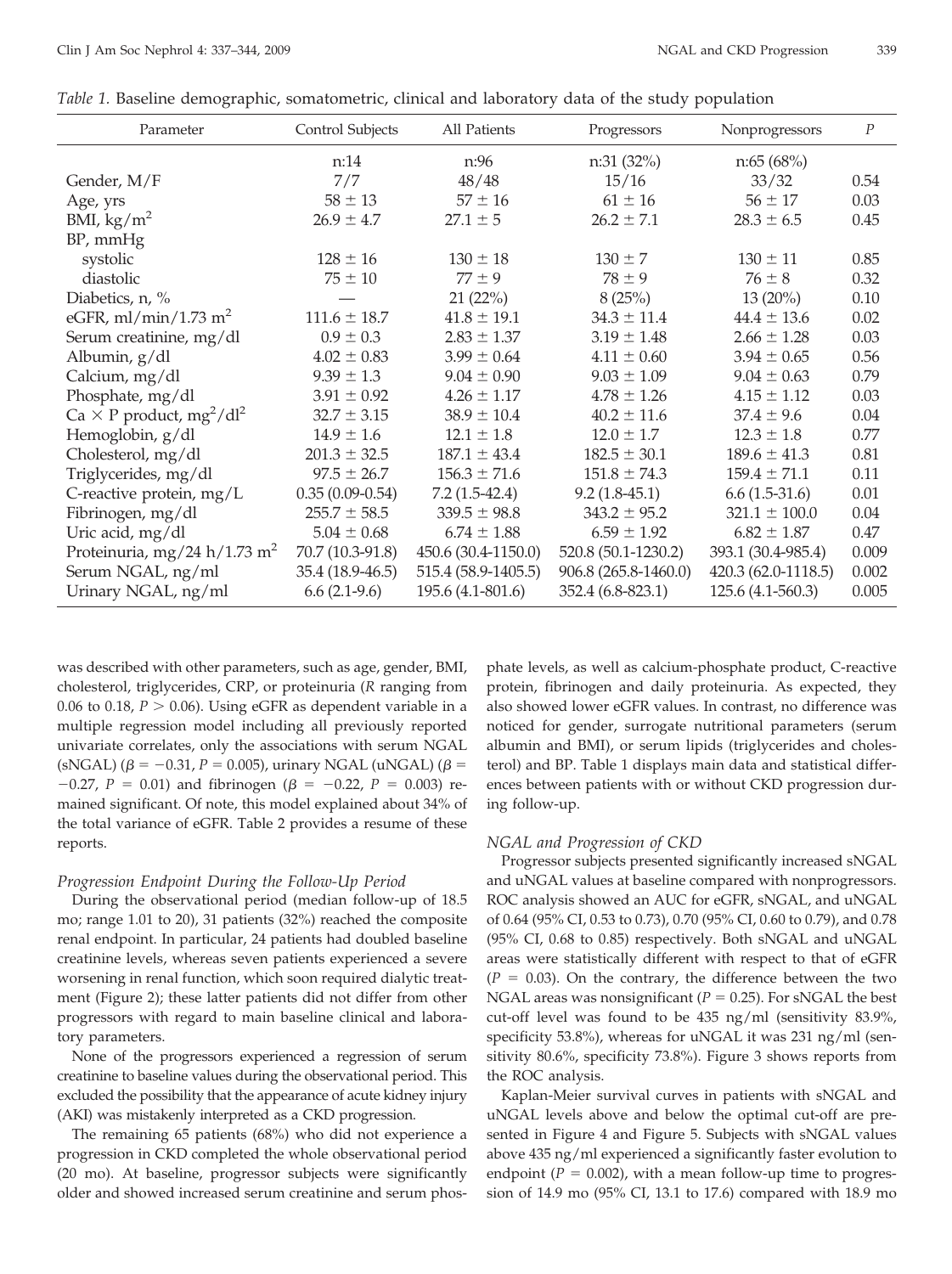

*Figure 1.* Univariate baseline statistical correlations (Pearson coefficient) of estimated GFR (MDRD formula). Significant correlations was evidenced with serum neutrophil gelatinase-associated lipocalin sNGAL (A), urinary NGAL (uNGAL) (B), systolic blood pressure (C), hemoglobin (D), fibrinogen (E), and calcium-phosphate product (F). sNGAL and uNGAL were found to be the best eGFR correlates among all these variables.

*Table 2.* Univariate and multiple regression analysis of estimated GFR at baseline

| Variable                        | Partial R                                        | β                  | P             |
|---------------------------------|--------------------------------------------------|--------------------|---------------|
| Log sNGAL<br>Log uNGAL          | $-0.44$ ( $P < 0.0001$ )<br>$-0.41 (P < 0.0001)$ | $-0.31$<br>$-0.27$ | 0.005<br>0.01 |
| Fibrinogen                      | $-0.23$ ( $P = 0.03$ )                           | $-0.22$            | 0.03          |
| Calcium<br>phosphate<br>product | $-0.26$ ( $P = 0.01$ )                           | $-0.06$            | 0.52          |
| Haemoglobin                     | $0.24 (P = 0.02)$                                | 0.02               | 0.83          |
| Systolic blood<br>pressure      | $-0.26$ ( $P = 0.02$ )                           | $-0.05$            | 0.60          |

Multiple  $R = 0.58$ ,  $R^2 = 34\%$ ;  $P < 0.0001$ .  $\beta$  is the

standardized coefficient of correlation. sNGAL, serum NGAL; uNGAL, urinary NGAL.

(95% CI, 17.8 to 19.6) for sNGAL below the cut-off. Similar but stronger reports were evidenced if subjects were categorized according to uNGAL values. Subjects with uNGAL values above 231 ng/ml showed a significantly faster progression to endpoint ( $P < 0.0001$ ), with a mean follow-up time of 13.2 mo (95% CI, 11.9 to 15.9) compared with 19.2 mo (95% CI, 17.9 to 19.8) for uNGAL below the cut-off.



*Figure 2.* Linear decline of 1/creatinine (mg/dl) in patients who have experienced a progression in CKD during the follow-up period.



*Figure 3.* Receiver operating characteristics curves of eGFR, serum neutrophil gelatinase-associated lipocalin (sNGAL), and urinary NGAL (uNGAL) considering progression of CKD as status variable. The area under the curve for eGFR, sNGAL, and uNGAL was 0.64 (95% CI, 0.53 to 0.73), 0.70 (95% CI, 0.60 to 0.79), and 0.78 (95% CI, 0.68 to 0.85) respectively. Both sNGAL and uNGAL areas were significantly different than that of eGFR ( $P = 0.03$ ). On the contrary, the difference between the two NGAL areas was nonsignificant ( $P = 0.25$ ). Black squares represent the best cut-off values to predict the progression of CKD. For sNGAL this value was found to be 435 ng/ml, with a sensitivity of 83.9 (95% CI, 66.3 to 94.5) and a specificity of 53.8 (95% CI, 41.0 to 66.3), whereas for uNGAL it was 231 ng/ml with a sensitivity of 80.6 (95% CI, 62.5 to 92.5) and a specificity of 73.8 (95% CI, 61.5 to 84.0).

Using the median of sNGAL (195 ng/ml) and uNGAL (515 ng/ml) instead of best ROC-derived cut-off value, a similar trend in both survival curves was observed (data not shown).

# *Univariate/Multiple Cox Regression Analysis and Progression of CKD*

To identify putative risk factors associated with progression of CKD, we performed a Cox regression analysis out, inserting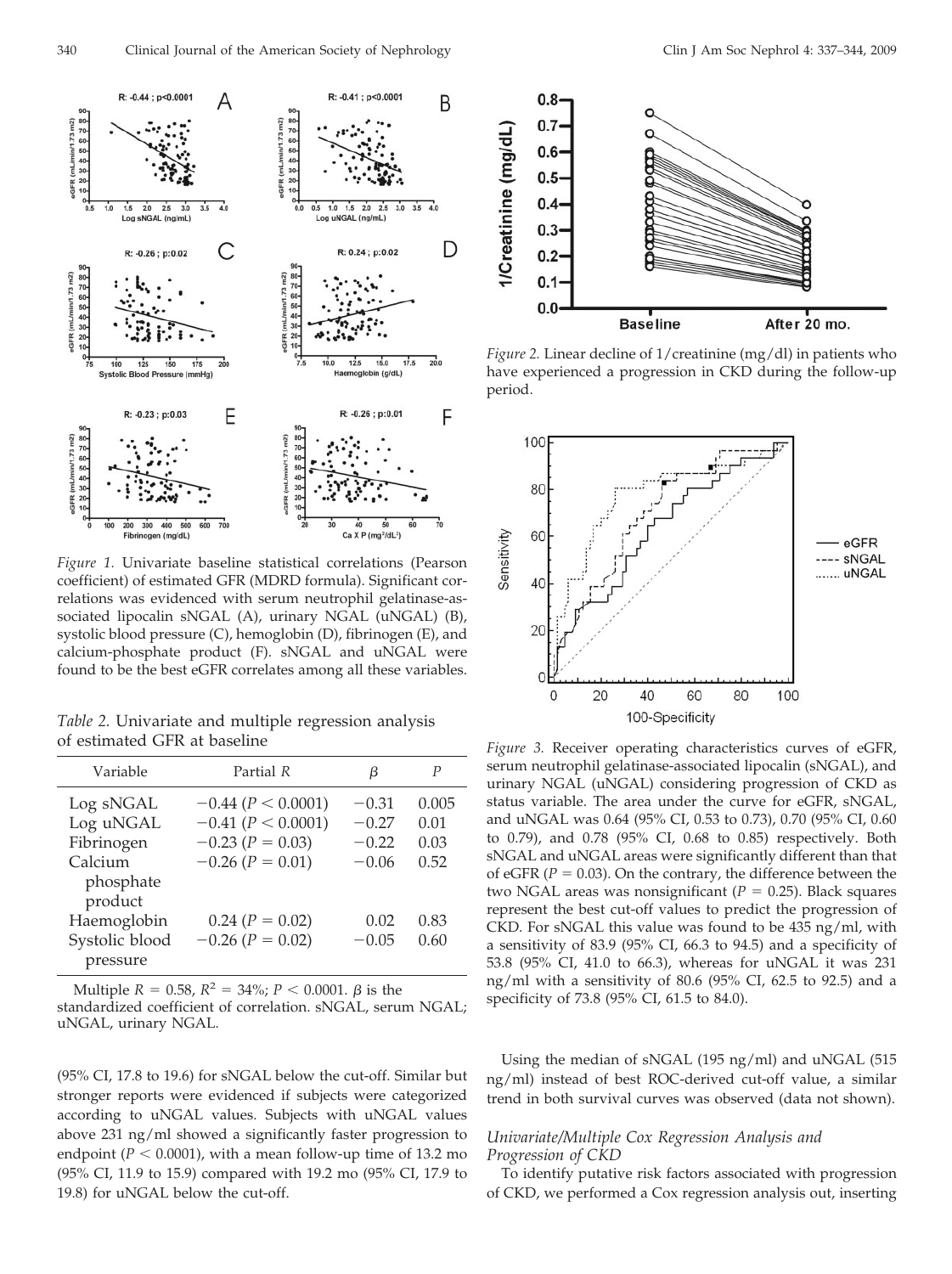

*Figure 4.* Kaplan-Meier survival curves of renal end-point in patients with serum neutrophil gelatinase-associated lipocalin (sNGAL) levels above and below the optimal receiver operating characteristics cut-off level of 435 ng/ml. Patients with sNGAL >435 ng/ml showed a significantly faster progression to endpoint ( $P = 0.002$ , log-rank test), with a hazard ratio of 3.37 (95% CI, 1.86 to 7.62). The number of nonprogressor subjects still in the study at specific time points is reported.



*Figure 5.* Kaplan-Meier survival curves of renal end-point in patients with urinary neutrophil gelatinase-associated lipocalin (uNGAL) levels above and below the optimal ROC cut-off level of 231 ng/ml. Patients with uNGAL  $>$ 231 ng/ml showed a significantly faster progression to endpoint  $(P < 0.0001,$  logrank test), with a hazard ratio of 7.45 (95% CI, 3.58 to 15.53). The number of nonprogressor subjects still in the study at specific time points is reported.

| <i>Table 3.</i> Univariate Cox proportional hazards regression model for progression of CKD |  |  |  |  |
|---------------------------------------------------------------------------------------------|--|--|--|--|
|                                                                                             |  |  |  |  |
|                                                                                             |  |  |  |  |

| Variable    | Units of Increase                    | HR   | 95% CI           |      | Ρ        |
|-------------|--------------------------------------|------|------------------|------|----------|
| Age         | 1 yr                                 | 1.01 | $0.99$ to $1.03$ | 1.23 | 0.12     |
| eGFR        | $10 \text{ ml/min}/1.73 \text{ m}^2$ | 0.78 | $0.63$ to $0.96$ | 2.27 | 0.02     |
| Ca X P      | $1 \text{ mg}^2/\text{dl}^2$         | 1.02 | $0.99$ to $1.06$ | 1.54 | 0.12     |
| Fibrinogen  | $10 \text{ mg/dl}$                   | 1.04 | $0.99$ to $1.05$ | 0.27 | 0.78     |
| <b>CRP</b>  | $1 \text{ mg/L}$                     | 0.99 | $0.95$ to $1.03$ | 0.16 | 0.86     |
| uNGAL       | $10 \text{ ng/ml}$                   | 1.04 | 1.02 to $1.05$   | 5.20 | < 0.0001 |
| sNGAL       | $10 \text{ ng/ml}$                   | 1.02 | 1.01 to 1.03     | 3.61 | 0.0003   |
| Proteinuria | 100 mg/24 h/1.73 m <sup>2</sup>      | 1.03 | $0.99$ to $1.04$ | 0.85 | 0.39     |

HR, hazard ratio; CI, confidence interval; Ca X P, calcium phosphate product; CRP, C-reactive protein; sNGAL, serum NGAL; uNGAL, urinary NGAL.

in the model all variables that were different at baseline in patients who reached the end-point during the whole follow-up period (age, calcium-phosphate product, fibrinogen, CRP and proteinuria). Univariate analysis showed that only eGFR (HR 0.78; 95% CI, 0.63 to 0.96;  $P = 0.02$ ), sNGAL (HR 1.02; 95% CI, 1.01 to 1.03;  $P = 0.0003$ ), and uNGAL (HR 1.04; 95% CI, 1.02 to 1.05;  $P < 0.0001$ ) were significantly associated with endpoint, whereas calcium-phosphate product, fibrinogen, CRP, proteinuria, and even age failed to reach statistical significance. Table 3 summarizes the unadjusted hazard ratios for the study outcome associated with various parameters taken into account.

A multiple Cox regression was constructed, simultaneously inserting into the model all of the variables found to be significantly associated with endpoint at univariate analysis (sNGAL, uNGAL, and eGFR). In addition, age was also inserted in this model as it commonly represents one of the most important risk factors for CKD progression, although in this population it was not found to be statistically associated with renal endpoint.

Results from this analysis indicated that both uNGAL and sNGAL predicted higher risk of CKD progression independently of eGFR and age. In detail, the increase of 10 ng/ml of uNGAL was associated with a 3% increased risk of progression (HR 1.03;  $95\%$  CI, 1.02 to 1.04;  $P = 0.0005$ ), whereas the increase of 10 ng/ml of sNGAL increased this risk by 2% (HR 1.02; 95% CI, 1.01 to 1.03;  $P = 0.04$ ).

Results remained substantially unchanged if CKD progression was defined as doubling of creatinine only and the seven patients who started dialytic treatment were censored. Table 4 summarizes data from multivariate Cox analysis.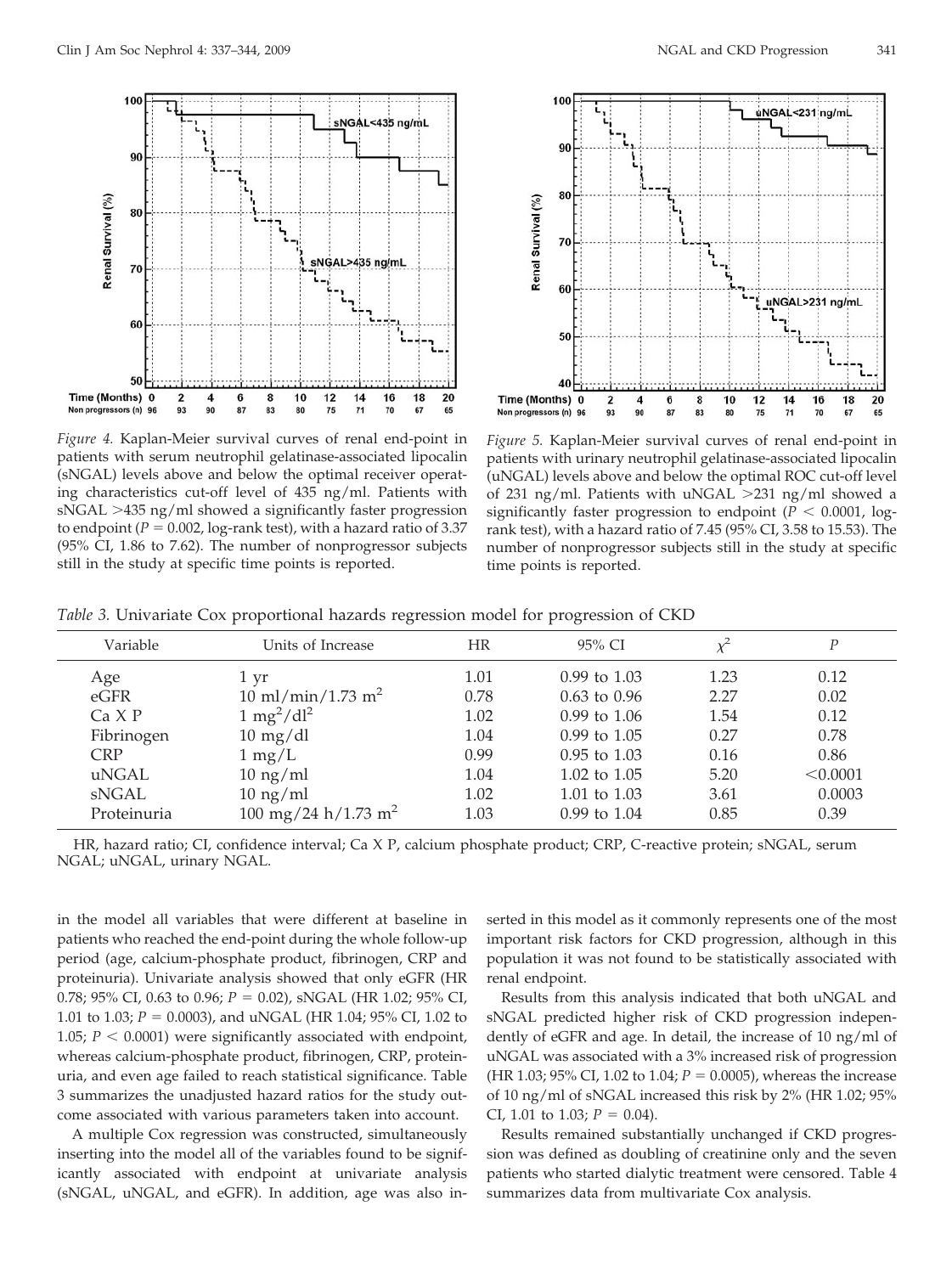| Variable | Units of Increase                    | HR   | 95% CI        |      |        |
|----------|--------------------------------------|------|---------------|------|--------|
|          |                                      |      |               |      |        |
| Age      | 1 yr                                 | 1.00 | $0.98 - 1.02$ | 0.71 | 0.47   |
| eGFR     | $10 \text{ ml/min}/1.73 \text{ m}^2$ | 0.97 | $0.94 - 0.99$ | 1.07 | 0.05   |
| uNGAL    | $10 \text{ ng/ml}$                   | 1.03 | $1.02 - 1.04$ | 3.47 | 0.0005 |
| sNGAL    | $10 \text{ ng/ml}$                   | 1.02 | $1.01 - 1.03$ | 1.82 | 0.04   |

*Table 4.* Multivariate Cox proportional hazards regression model for progression of CKD

HR, hazard ratio; CI, confidence interval; sNGAL, serum NGAL; uNGAL, urinary NGAL.

# **Discussion**

Findings from the present study clearly indicate that NGAL represents a novel risk marker of CKD progression. If predictive value of baseline eGFR confirms the general suggestion that an already impaired renal function is an important factor for the subsequent progression of renal damage, remarkably, both urinary and sNGAL showed a most impressive predictive power in such a contest even after adjustment for eGFR. This suggests that NGAL would not be a simple surrogate index of baseline eGFR, but a marker on its own, predicting CKD progression beyond the information provided by GFR estimation.

In recent years, CKD has become a severe public health problem. The 2007 Annual Data Report of the U.S. Renal Data System estimated a dramatically increasing overall prevalence of CKD (11), especially for earlier stages (12). Furthermore, CKD ranks today as an independent risk condition for cardiovascular disease; this risk increases in parallel with the worsening of renal function and is maximum in the terminal stage (ESRD) (13). For these reasons, the identification of new environmental, genetic, and biologic factors involved in CKD progression represents an intriguing but difficult challenge, becoming imperative as it is widely realized that traditionally considered risk factors alone, such as hypertension or proteinuria, are no longer sufficient to fully explain and predict different evolutions of this disease.

Recently, several other modifiable and nonmodifiable factors were investigated as putative risk conditions of CKD progression. For example, independent studies correlated male gender to a significantly faster progression to ESRD (14), whereas this association was debated by other authors because it seemed to be strongly confounded by other factors (15). Higher serum phosphate and calcium-phosphate product, unlike serum calcium, were associated with an increased independent risk of progressive CKD (16), as well as several circulating factors such as fibroblast growth factor 23, apolipoprotein-A4, asymmetric dimethylarginine, and B-type natriuretic peptide (17–20).

In recent years, however, different studies have underlined the crucial role played by the renal tubule in the genesis of progressive acute and chronic kidney disease and its evolution to terminal stage (3).

The search for early, specific substances able to reveal the onset of acute kidney injury has uncovered NGAL as one of the most promising biomarkers in the future of clinical nephrology (21).

This small 25-kD protein, belonging to the "lipocalins" superfamily, is massively released in blood and urine from injured tubular cells after various conditions potentially detrimental to the kidney in experimental and human clinical models. No less important, NGAL release from renal tubule occurs soon after damage, notably preceding the rise in serum creatinine and thus allowing the initiation of preventive therapeutic measures in a timely manner.

On the basis of these unique properties, recent works have validated the reliability of NGAL as a specific, sensible, and early predictor of AKI after cardiac surgery, contrast administration, septic shock, and even renal transplantation (22–26).

In our study, NGAL was measured in a cohort of patients affected by nonadvanced CKD with stable renal function. Interestingly, apart from the already cited predictive value, a strict, independent, and inverse correlation with estimated GFR was described for both sNGAL and uNGAL, suggesting that under these particular conditions this protein may also represent a surrogate index of residual renal function, similar to what has previously been described elsewhere (27–29).

Recently, Mori and Nakao (30) proposed an interesting theory which might explain the relationship between NGAL and GFR, suggesting that the increase in NGAL is not just the passive consequence of a reduced renal clearance. This hypothesis, called the "forest fire theory, " assumes that the increase in NGAL in chronic kidney disease ("forest fire") is the consequence of a sustained production by "inflamed" but vital tubular cells, whereas the rise in serum creatinine and the contraction of GFR are the mere passive result of a general loss of functional cells or nephrons. From this point of view, NGAL would represent a real-time indicator of how much active kidney damage exists within the overall condition of chronic renal impairment.

#### *Conclusions*

We have clearly demonstrated that in subjects affected by nonterminal CKD, NGAL represents a novel, independent renal predictor of CKD progression that also provides a good reflection of the severity of renal disease. However, the present study has some limitations that should be mentioned.

First, it was a single-center study, and the cohort of patients was relatively small. These limitations did not allow us, for example, to evaluate the influence of different primary diseases on CKD progression and the eventual relationship with corresponding NGAL levels. Confirmation in wider cohorts is indispensable to attribute general validity to our reports. Second, although the enrolled patients showed miscellaneous primary diseases causing CKD, the resulting percentage distribution of renal pathology was not representative of a typical CKD population.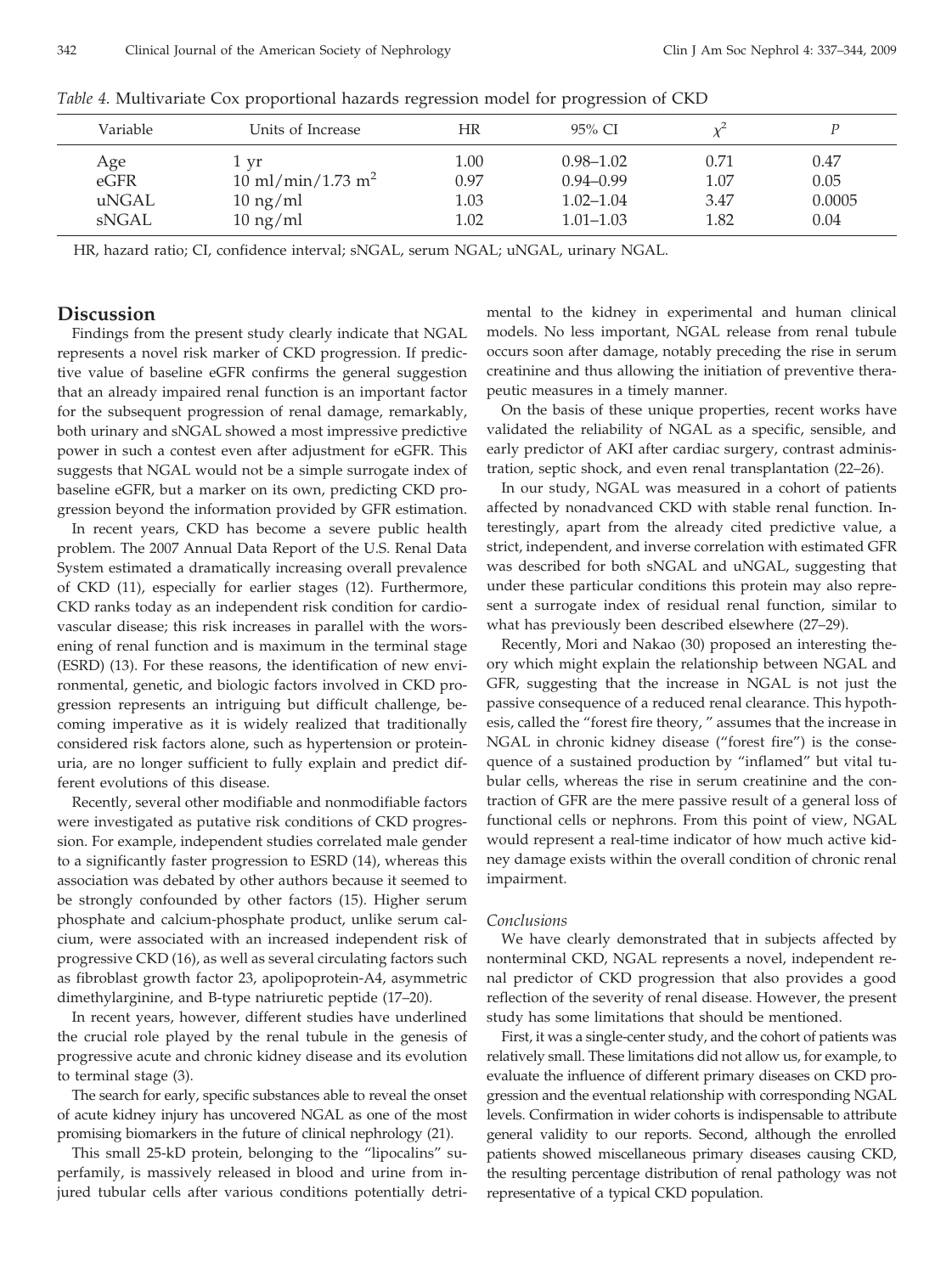Finally, the duration of follow-up time was chosen to be relatively brief on purpose. Notwithstanding, the primary endpoint was reached by one third of the participants, and the statistical model was powerful enough to establish independent relationships between NGAL and progression of CKD. Further in-depth examinations should be undertaken to verify whether these findings can be confirmed in a longer observational period and to determine whether therapeutic measures targeting NGAL balance would be helpful in delaying the progression of CKD.

## **Disclosures**

None.

# **References**

- 1. Kent DM, Jafar TH, Hayward RA, Tighiouart H, Landa M, de Jong P, de Zeeuw D, Remuzzi G, Kamper AL, Levey AS: Progression risk, urinary protein excretion, and treatment effects of angiotensin-converting enzyme inhibitors in nondiabetic kidney disease. *J Am Soc Nephrol* 18: 1959 –1965, 2007
- 2. Hunsicker LG, Adler S, Caggiula A, England BK, Greene T, Kusek JW, Rogers NL, Teschan PE: Predictors of the progression of renal disease in the Modification of Diet in Renal Disease Study. *Kidney Int* 51: 1908 –1919, 1997
- 3. Eddy AA, Neilson EG. Chronic kidney disease progression: *J Am Soc Nephrol* 17:2964 –2966, 2006
- 4. Phillips AO: The role of renal proximal tubular cells in diabetic nephropathy. *Curr Diab Rep* 3: 491– 496, 2003
- 5. Bruzzi I, Remuzzi G, Benigni A: Endothelin: A mediator of renal disease progression. *J Nephrol* 10: 179 –183, 1997
- 6. Hofstra JM, Deegens JK, Willems HL, Wetzels JF: Beta-2 microglobulin is superior to N-acetyl-beta-glucosaminidase in predicting prognosis in idiopathic membranous nephropathy. *Nephrol Dial Transplant* 23: 2546 –2551, 2008
- 7. Kamijo A, Sugaya T, Hikawa A, Yamanouchi M, Hirata Y, Ishimitsu T, Numabe A, Takagi M, Hayakawa H, Tabei F, Sugimoto T, Mise N, Kimura K: Clinical evaluation of urinary excretion of liver-type fatty acid-binding protein as a marker for the monitoring of chronic kidney disease: A multicenter trial. *J Lab Clin Med* 145: 125–133, 2005
- 8. Bolignano D, Coppolino G, Lacquaniti A, Nicocia G, Buemi M: Pathological and prognostic value of urinary neutrophil gelatinase-associated lipocalin (NGAL) in macroproteinuric patients with worsening renal function. *Kidney Blood Press Res* 31: 274 –279, 2008
- 9. Levey AS, Bosch JP, Lewis JB, Greene T, Rogers N, Roth D: A more accurate method to estimate glomerular filtration rate from serum creatinine: A new prediction equation. Modification of Diet in Renal Disease Study Group. *Ann Intern Med* 130: 461– 470, 1999
- 10. Rossing P: Doubling of serum creatinine: Is it sensitive and relevant? *Nephrol Dial Transplant* 13: 244 –246, 1998
- 11. United States Renal Data System: *Annual Report of the US Renal Data System 2007*. National Institute of Health, National Institute of Diabetes and Digestive and Kidney Diseases, Bethesda, MD. 2007
- 12. Coresh J, Selvin E, Stevens LA, Manzi J, Kusek JW, Eggers

P, Van Lente F, Levey AS: Prevalence of chronic kidney disease in the United States. *JAMA* 298: 2038 –2047, 2007

- 13. Zoccali C: The burden of cardiovascular disease in patients with chronic kidney disease and in end-stage renal disease. *Contrib Nephrol* 161: 63– 67, 2008
- 14. Neugarten J, Acharya A, Silbiger SR: Effect of gender on the progression of nondiabetic renal disease: A meta-analysis. *J Am Soc Nephrol* 11: 319 –329. 2000
- 15. Jafar TH, Schmid CH, Stark PC, Toto R, Remuzzi G, Ruggenenti P, Marcantoni C, Becker G, Shahinfar S, De Jong PE, De Zeeuw D, Kamper AL, Strangaard S, Levey AS: The rate of progression of renal disease may not be slower in women compared with men: A patient-level meta-analysis. *Nephrol Dial Transplant* 18: 2047–2053, 2003
- 16. Schwarz S, Trivedi BK, Kalantar-Zadeh K, Kovesdy CP: Association of disorders in mineral metabolism with progression of chronic kidney disease. *Clin J Am Soc Nephrol* 1: 825– 831, 2006
- 17. Fliser D, Kollerits B, Neyer U, Ankerst DP, Lhotta K, Lingenhel A, Ritz E, Kronenberg F; MMKD Study Group, Kuen E, König P, Kraatz G, Mann JF, Müller GA, Köhler H, Riegler P: Fibroblast growth factor 23 (FGF23) predicts progression of chronic kidney disease: The Mild to Moderate Kidney Disease (MMKD) Study. *J Am Soc Nephrol* 18: 2600 –2608, 2007
- 18. Boes E, Fliser D, Ritz E, König P, Lhotta K, Mann JF, Müller GA, Neyer U, Riegel W, Riegler P, Kronenberg F: Apolipoprotein A-IV predicts progression of chronic kidney disease: the Mild to Moderate Kidney Disease Study. *J Am Soc Nephrol* 17: 528 –536, 2006
- 19. Ravani P, Tripepi G, Malberti F, Testa S, Mallamaci F, Zoccali C: Asymmetrical dimethylarginine predicts progression to dialysis and death in patients with chronic kidney disease: A competing risks modeling approach. *J Am Soc Nephrol* 16: 2449 –2455, 2005
- 20. Fliser D, Kronenberg F, Kielstein JT, Morath C, Bode-Böger SM, Haller H, Ritz E: Asymmetric dimethylarginine and progression of chronic kidney disease: The Mild to Moderate Kidney Disease Study. *J Am Soc Nephrol* 16: 2456 – 2461, 2005
- 21. Bolignano D, Donato V, Coppolino G, Campo C, Buemi A, Lacquaniti A, Buemi M: Neutrophil gelatinase-associated lipocalin (NGAL) as a marker of kidney damage. *Am J Kidney Dis* 52: 595– 609, 2008
- 22. Mishra J, Dent C, Tarabishi R, Mitsnefes MM, Ma Q, Kelly C, Ruff SM, Zahedi K, Shao M, Bean J, Mori K, Barasch J, Devarajan P: Neutrophil gelatinase-associated lipocalin (NGAL) as a biomarker for acute renal injury after cardiac surgery. *Lancet* 365: 1231–1238, 2005
- 23. Hirsch R, Dent C, Pfriem H, Allen J, Beekman RH 3rd, Ma Q, Dastrala S, Bennett M, Mitsnefes M, Devarajan P: NGAL is an early predictive biomarker of contrast-induced nephropathy in children. *Pediatr Nephrol* 22: 2089 –2095, 2007
- 24. Ling W, Zhaohui N, Ben H, Leyi G, Jianping L, Huili D, Jiaqi Q: Urinary IL-18 and NGAL as early predictive biomarkers in contrast-induced nephropathy after coronary angiography. *Nephron Clin Pract* 108: c176 – c181, 2008
- 25. Wheeler DS, Devarajan P, Ma Q, Harmon K, Monaco M, Cvijanovich N, Wong HR: Serum neutrophil gelatinaseassociated lipocalin (NGAL) as a marker of acute kidney injury in critically ill children with septic shock. *Crit Care Med* 36: 1297–1303, 2008